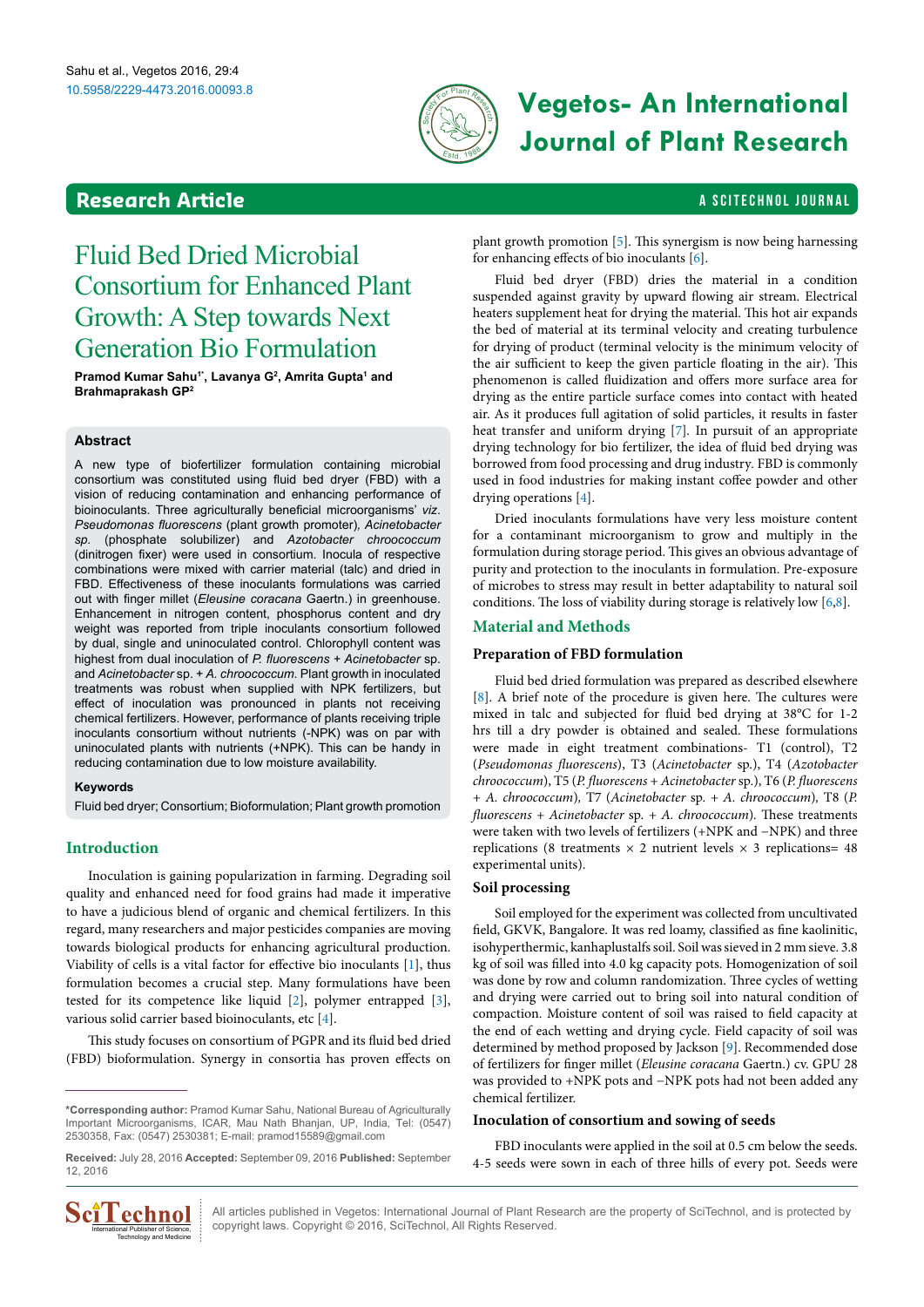sown at a depth of 1.5 cm. Other agronomic practices were carried out as per the crop requirement. Two plants were maintained per hill after seedlings were stabilized and excess seedlings were thinned out.

#### **Chlorophyll content**

Plant height and chlorophyll content was recorded at maximum vegetative growth. Estimation of chlorophyll was done by method suggested by Witham et al. [[10](#page-4-3)]. One gram of leaf sample was crushed in pre-chilled 80 per cent acetone and filtered to extract all the chlorophyll present in the leaf. Final volume was made up to 100 ml with 80 per cent acetone as blank and absorbance was recorded at 663 and 645 nm wavelength.

#### **Dry weight of plant**

After harvesting done at 50 per cent flowering, root and shoot dry weight was recorded after drying the samples at 60˚C till a constant weight is obtained. Shoots were harvested by separating stem at the collar region from roots. Roots were washed free of soil particles by a slow jet of water.

#### **Nitrogen estimation in plant samples**

Amount of nitrogen in root and shoot was estimated by microkjeldahl method as outlined by Jackson [\[9\]](#page-4-2). Plant samples (200 mg) were digested with digestion mixture and concentrated sulphuric acid at 400˚C till solution become clear. The digested samples were then distilled with 40 per cent sodium hydroxide and ammonia evolved was trapped in boric acid (4 per cent w/v) solution with mixed indicator. After distillation, boric acid solution containing trapped ammonia was titrated against 0.09N sulphuric acid and volume of acid required to neutralize the alkalinity (ammonia) was recorded. Nitrogen content in plant sample was calculated using standard formula.

### **Phosphorus estimation in plant samples**

Phosphorus content of plant sample was determined by ammonium vanadomolybdate method [\[11\]](#page-4-4). 100 mg of plant samples were taken and burnt to ash in a muffle furnace. It was then dissolved in distilled water and volume made up to 100 ml. Reagent-A was prepared by mixing 3 solutions-(1) 12g ammonium molybdate  ${\rm [(NH_4)_6Mo_7O_{24}.4H_2O]}$  dissolved in 250 ml distilled water, warmed for dissolving; (2) 0.2908 g of potassium antimony tartrate dissolved in 100 ml distilled water and (3) 1000 ml, 5 N  $H_2SO_4$ . Reagent-B was prepared by dissolving 1.056 g ascorbic acid into 200 ml of reagent-A. Reagent-B (2.5 ml) was mixed with 10 ml aliquot of sample causing colour to develop and absorbance of this solution was recorded at 840 nm. The phosphorus content was obtained by standard curve developed using  $\rm KH_{2}PO_{4}$  as phosphorus source.

#### **Statistical analysis**

Statistical analysis of the data from green house investigation was done by using complete randomized design (CRD) and means were separated by critical difference value [[12](#page-4-5)]. Data was interpreted based on main treatment effect.

#### **Results and Discussion**

Plant growth in inoculated treatments was robust when supplied with NPK fertilizers, but effect of inoculation was pronounced in plants not receiving chemical fertilizers ([Figure 1\)](#page-1-0). However, performance of plants receiving triple inoculants consortium without nutrients (-NPK) was on par with uninoculated plants with nutrients (+NPK).

#### **Nitrogen content**

Nitrogen content of the roots (mg/plant) found highest in plant receiving triple inoculation (22.93 mg/plant). Dual inoculation of *P. fluorescens* + *Acinetobacter* sp. (T5) and *Acinetobacter* sp. *+ A. chroococcum* (T7) were also on par with triple inoculation ([Table](#page-2-0)  [1](#page-2-0)). Least (7.41 mg/plant) was recorded from uninoculated control ([Table 1\)](#page-2-0). Nitrogen content of shoot (mg/plant) was significantly higher in plants receiving triple microorganism consortium (63.37 mg/plant). Dual inoculation of *P. fluorescens* + *A. chroococcum* (T6) and *Acinetobacter* sp. *+ A. chroococcum* (T7) were also on par with triple inoculation ([Table 1](#page-2-0)). Least (14.59 mg/plant) was observed from uninoculated control ([Table 1](#page-2-0)). Enhance in nitrogen uptake may be a result of nitrogen fixation by *A. chroococcum* [\[13\]](#page-4-6), its ability to produce growth hormones [[14](#page-4-7)] and synergistic effects with *P.* 

<span id="page-1-0"></span>

**Figure 1:** Effect of fluid bed dried inoculant formulations in finger millet (*Eleusine coracana* Gaertn.)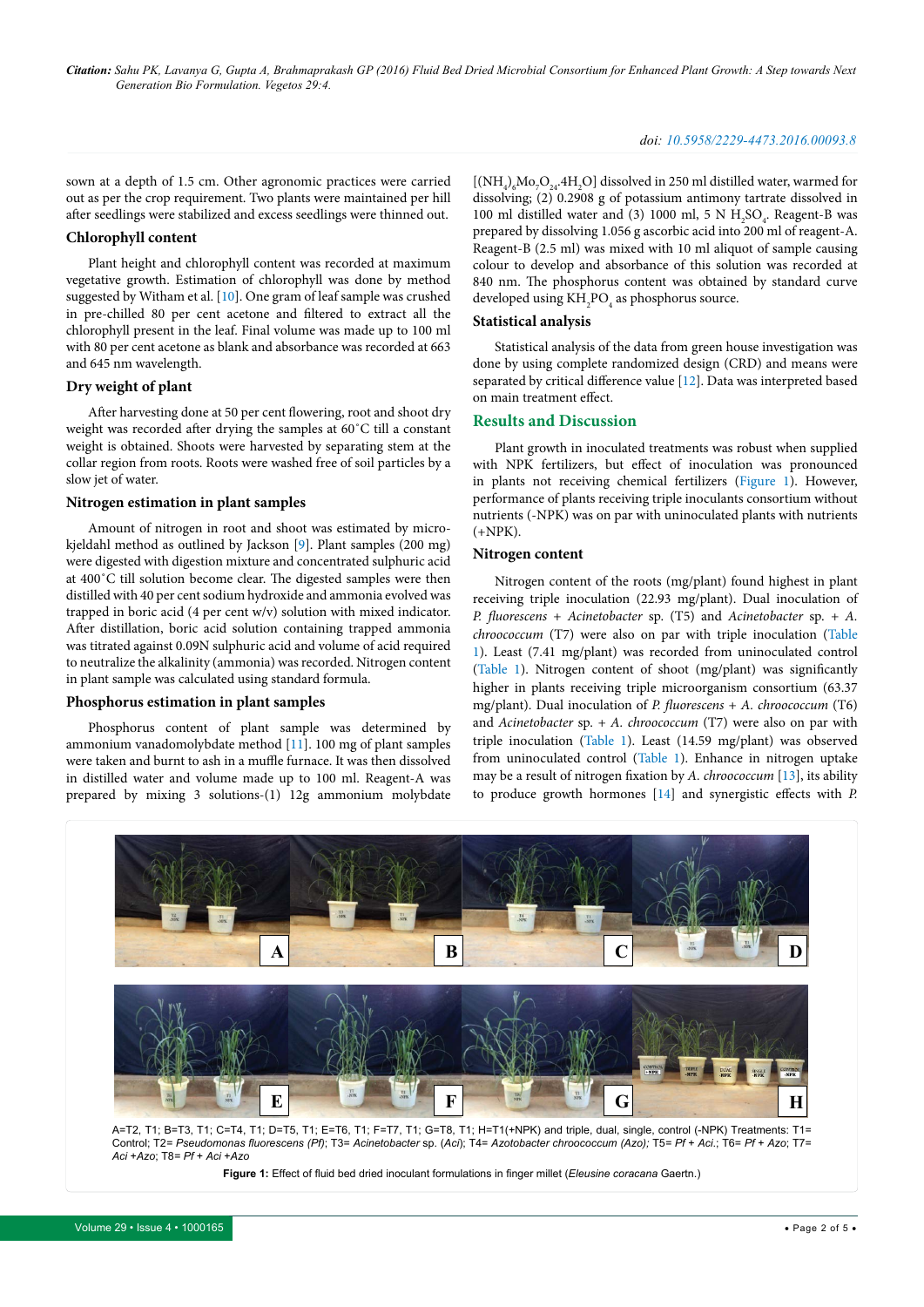*fluorescens* and *Acinetobacter* sp. which might be a reason of improved nitrogen uptake and plant growth [15].

### **Phosphorus content**

Phosphorus content of the roots (mg/plant) found highest in plants receiving triple inoculation (1.63 mg/plant) and least (0.84 mg/plant) from uninoculated control ([Table 2](#page-2-1)). Triple and a dual inoculants formulations containing *P. fluorescens* +*A. chroococcum* recorded highest shoot phosphorus content (3.28 mg/plant) and least from uninoculated control (1.68 mg/plant). Shoot phosphorus of finger millet was observed higher in the treatments receiving *Acinetobacter*  sp. (T3, T5, T7 and T8) as a constituent [\(Table 2\)](#page-2-1). *Acinetobacter* sp. enhanced the phosphorus availability to the plants in individual and consortium [[16](#page-4-8)]. This effect of *Acinetobacter* sp. in finger millet may be due to its phosphorus solubilisation and plant growth promotion by producing growth hormones like gibberellins which help the plant in nutrient uptake and building up its biomass as discussed by Kang et al. [\[17\]](#page-4-9). The synergistic effects with other constituents of consortium were also visible.

#### **Chlorophyll content**

Highest chlorophyll-a content was recorded highest in plants of two treatments receiving dual inoculation of *P. fluorescens+ Acinetobacter* sp. (T5, 1.88 mg/g leaf) and *Acinetobacter* sp.*+ A. chroococcum* (T7, 1.87 mg/g leaf); and least (T1, 0.88 mg/g leaf) from uninoculated control plants. Similar trend was observed for chlorophyll-b content ([Table 3\)](#page-3-6). The effect of nitrogen fixation by *A. chroococcum* and PGPR activity of *P. fluorescens* and *Acinetobacter* sp. might be one of the reasons in improving overall plant growth and chlorophyll content. These results are similar to those obtained by Kang [[17](#page-4-9)] and Shehata [\[18\]](#page-4-10).

#### **Plant height**

Plants receiving triple inoculation recorded maximum plant height (66.31 cm) and also from other treatments contained *Acinetobacter*  sp. as a constituent. Least (45.03 cm) was reported from uninoculated control ([Graph 1](#page-3-7)). Combined effect of phosphorus solubilisation and plant growth promotion by *Acinetobacter* sp. and other inoculants might be one of the reasons for improvement in plant height [\[16\]](#page-4-8).

#### **Dry weight of plants**

Highest root and shoot dry weight was observed in plants receiving triple inoculation (0.61 and 1.13 g/plant respectively) and least (0.35 and 0.61 g/plant respectively) from uninoculated control ([Table 4\)](#page-3-8). Total dry weight of plant was highest in triple inoculation in –NPK plants [\(Graph 2](#page-3-9)). This could be due to the plant bacterial interaction in rhizosphere which provide nitrogen (*A. chroococcum)*, solubilize phosphorus (*Acinetobacter* sp.) and plant growth promotion by all three microbes. Various direct and indirect effects by these microorganisms like production of auxins, cytokinins, gibberellins, anti-pathogenic compounds, secondary metabolites and siderophores for plant growth promotion and suppression of growth of harmful microorganisms [[19](#page-4-11),[20](#page-4-12)] might be one of the reasons. Consortium of microorganisms that interacts synergistically by providing nutrients and stimulating each other through physical and biochemical activities have beneficial effects on plant growth and dry weight. These results are in agreement with findings of Rather [[5](#page-3-4)] and Abbasi et al. [[21](#page-4-13)].

#### **Conclusion**

The efforts made in this investigation with forethought of microbial consortium in a novel inoculant formulation brought about remarkable outcomes. *P. fluorescens* and *A. chroococcum* with a rather new agriculturally important microorganism (AIM) *Acinetobacter* sp.

| <b>Treatments</b>                                                                                                                    | Root nitrogen content |                    |                          | Shoot nitrogen content |                      |                          |  |
|--------------------------------------------------------------------------------------------------------------------------------------|-----------------------|--------------------|--------------------------|------------------------|----------------------|--------------------------|--|
|                                                                                                                                      | +NPK                  | -NPK               | Main effect of treatment | +NPK                   | -NPK                 | Main effect of treatment |  |
| T1(C)                                                                                                                                | 13.92 <sup>b</sup>    | $0.90^\circ$       | 7.41 <sup>c</sup>        | 27.73 <sup>d</sup>     | 1.45 <sup>d</sup>    | 14.59 <sup>d</sup>       |  |
| T2(Pf)                                                                                                                               | 25.48a                | $4.73^{bc}$        | 15.10 <sup>b</sup>       | $60.54^\circ$          | 4.76 <sup>cd</sup>   | $32.65^\circ$            |  |
| T3 (Aci)                                                                                                                             | $27.65^{\circ}$       | 3.16 <sup>bc</sup> | 15.40 <sup>b</sup>       | 68.21 <sup>bc</sup>    | 5.73 <sub>bcd</sub>  | 36.97°                   |  |
| T4 (Azo)                                                                                                                             | 32.29 <sup>a</sup>    | 3.96 <sup>bc</sup> | $18.13^{ab}$             | 65.71°                 | $4.25^{\circ}$       | 34.98c                   |  |
| $T5$ (Pf+ Aci)                                                                                                                       | 28.44 <sup>a</sup>    | $7.55^{b}$         | 18.00ab                  | 75.36abc               | 14.74bc              | 45.05bc                  |  |
| $T6$ ( $Pf+Azo$ )                                                                                                                    | 26.08 <sup>a</sup>    | 3.80 <sub>bc</sub> | 14.94 <sup>b</sup>       | $103.67^{\circ}$       | 10.33 <sup>bcd</sup> | 57.00ab                  |  |
| $T7 (Aci+Azo)$                                                                                                                       | 28.73a                | 7.24 <sup>b</sup>  | 17.99ab                  | 101.48 <sup>a</sup>    | 14.97 <sup>b</sup>   | 58.22ab                  |  |
| T8 (Pf+Aci+ Azo)                                                                                                                     | $33.40^a$             | 12.47 <sup>a</sup> | 22.93 <sup>a</sup>       | 96.71 <sup>ab</sup>    | 30.03 <sup>a</sup>   | 63.37 <sup>a</sup>       |  |
| LSD at 5%                                                                                                                            | 10.88                 | 4.46               | 5.65                     | 30.23                  | 10.16                | 15.33                    |  |
| Note- Means with same superscript within a column are on par at P=0.05 and data is interpreted on the basis of main treatment effect |                       |                    |                          |                        |                      |                          |  |

<span id="page-2-0"></span>**Table 1:** Nitrogen content of root and shoot (mg/plant) as influenced by inoculation of fluid bed dried inoculant formulations in finger millet (*Eleusine coracana* Gaertn.).

<span id="page-2-1"></span>**Table 2:** Phosphorus content of root and shoot (mg/plant) as influenced by inoculation of fluid bed dried inoculant formulations in finger millet (*Eleusine coracana*  Gaertn.).

| Treatments        | Root phosphorus content |                       |                                 | Shoot phosphorus content |                    |                          |  |
|-------------------|-------------------------|-----------------------|---------------------------------|--------------------------|--------------------|--------------------------|--|
|                   | +NPK                    | -NPK                  | <b>Main effect of treatment</b> | +NPK                     | -NPK               | Main effect of treatment |  |
| T1(C)             | $1.51^\circ$            | 0.17 <sup>c</sup>     | 0.84                            | 3.13 <sup>c</sup>        | 0.24 <sup>d</sup>  | $1.68^\circ$             |  |
| T2(Pf)            | 2.47ab                  | $0.51$ <sup>abc</sup> | 1.49a                           | $4.17^{bc}$              | 0.53 <sup>cd</sup> | $2.35^{bc}$              |  |
| T3 (Aci)          | 2.48 <sup>a</sup>       | $0.38^{bc}$           | 1.43 <sup>a</sup>               | 4.57bc                   | 0.55 <sup>cd</sup> | 2.56 <sup>ab</sup>       |  |
| T4 (Azo)          | 2.50 <sup>a</sup>       | 0.34 <sup>bc</sup>    | 1.42 <sup>a</sup>               | 4.11 <sup>bc</sup>       | 0.48 <sup>cd</sup> | 2.30 <sub>bc</sub>       |  |
| $T5$ (Pf+ Aci)    | 2.09 <sup>ab</sup>      | $0.68^{ab}$           | 1.38 <sup>ab</sup>              | $4.54^{bc}$              | 1.08 <sup>b</sup>  | $2.81^{ab}$              |  |
| $T6$ ( $Pf+Azo$ ) | $1.56^{\circ}$          | 0.31 <sup>c</sup>     | 0.93 <sup>b</sup>               | 6.01a                    | 0.75 <sup>bc</sup> | 3.38 <sup>a</sup>        |  |
| $TT (Aci+ Azo)$   | 1.69 <sup>ab</sup>      | $0.67^{ab}$           | $1.18^{ab}$                     | 5.33 <sup>ab</sup>       | 1.11 <sup>b</sup>  | 3.22 <sup>a</sup>        |  |
| T8 (Pf+Aci+ Azo)  | 2.41 <sup>ab</sup>      | 0.84a                 | 1.63 <sup>a</sup>               | $4.75^{bc}$              | 1.81 <sup>a</sup>  | 3.28 <sup>a</sup>        |  |
| LSD at 5%         | 0.91                    | 0.36                  | 0.47                            | 1.69                     | 0.44               | 0.84                     |  |

Note- Means with same superscript within a column are on par at P=0.05 and data is interpreted on the basis of main treatment effect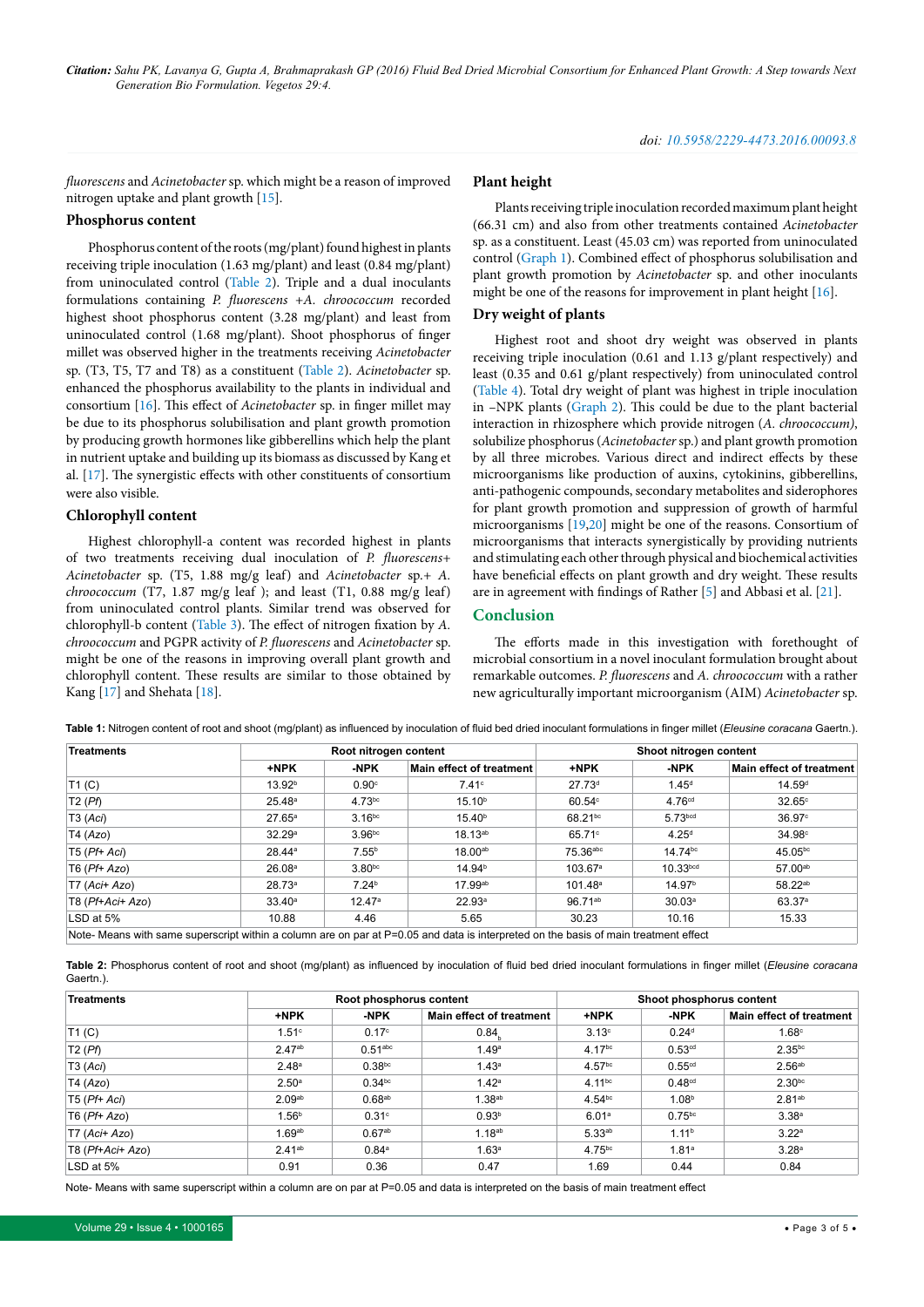#### *doi: 10.5958/2229-4473.2016.00093.8*

<span id="page-3-6"></span>**Table 3:** Chlorophyll-a and chlorophyll-b content (mg/g leaf) as influenced by inoculation of fluid bed dried inoculant formulations in finger millet (*Eleusine coracana*  Gaertn.).

| <b>Treatments</b> |                    | Chlorophyll-a content (mg/g leaf) |                          | Chlorophyll-b content (mg/g leaf) |                    |                                 |  |
|-------------------|--------------------|-----------------------------------|--------------------------|-----------------------------------|--------------------|---------------------------------|--|
|                   | +NPK               | -NPK                              | Main effect of treatment | +NPK                              | -NPK               | <b>Main effect of treatment</b> |  |
| T1(C)             | $1.12^{f}$         | 0.659                             | 0.88 <sup>f</sup>        | 0.53 <sup>d</sup>                 | $0.31^e$           | $0.42^{\text{f}}$               |  |
| T2(Pf)            | 1.20 <sup>f</sup>  | $0.91$ <sup>f</sup>               | 1.06e                    | 0.70 <sup>b</sup>                 | 0.38 <sup>e</sup>  | $0.54$ <sup>de</sup>            |  |
| T3 (Aci)          | 1.57 <sup>e</sup>  | 1.40 <sub>be</sub>                | 1.48 <sup>d</sup>        | 0.59 <sup>c</sup>                 | 0.40 <sup>d</sup>  | 0.49e                           |  |
| T4 (Azo)          | 1.98 <sup>b</sup>  | 1.49 <sup>b</sup>                 | 1.73 <sup>b</sup>        | 0.83 <sup>a</sup>                 | 0.53 <sup>bc</sup> | 0.68 <sup>b</sup>               |  |
| $T5$ (Pf+ Aci)    | 2.02 <sup>ab</sup> | 1.74a                             | $1.88$ a                 | $0.85^{\circ}$                    | 0.69a              | 0.77a                           |  |
| $T6$ ( $Pf+Azo$ ) | 1.87 <sup>c</sup>  | 1.39 <sub>be</sub>                | 1.63 <sup>c</sup>        | 0.68 <sup>b</sup>                 | 0.56 <sup>b</sup>  | $0.62^\circ$                    |  |
| $T7 (Aci+ Azo)$   | 2.09 <sup>a</sup>  | $1.66^{\mathrm{a}}$               | 1.87 <sup>a</sup>        | 0.86 <sup>a</sup>                 | 0.62 <sup>ab</sup> | 0.74a                           |  |
| T8 (Pf+Aci+ Azo)  | 1.70 <sup>d</sup>  | $1.34^e$                          | 1.52 <sup>d</sup>        | 0.66 <sup>bc</sup>                | 0.48 <sup>cd</sup> | 0.57 <sup>cd</sup>              |  |
| LSD at 5%         | 0.09               | 0.14                              | 0.08                     | 0.08                              | 0.10               | 0.06                            |  |

Note- Means with same superscript within a column are on par at P=0.05 and data is interpreted on the basis of main treatment effect

<span id="page-3-8"></span>**Table 4:** Root and shoot dry weight (g/plant) as influenced by inoculation of fluid bed dried inoculant formulations in finger millet (*Eleusine coracana* Gaertn.).

| <b>Treatments</b> |                   | Root dry weight    | Shoot dry weight                |                    |                    |                          |
|-------------------|-------------------|--------------------|---------------------------------|--------------------|--------------------|--------------------------|
|                   | +NPK              | -NPK               | <b>Main effect of treatment</b> | +NPK               | -NPK               | Main effect of treatment |
| T1(C)             | 0.62 <sup>b</sup> | 0.07c              | 0.35 <sup>c</sup>               | 1.12 <sub>b</sub>  | 0.10 <sup>d</sup>  | 0.61 <sup>c</sup>        |
| T2(Pf)            | 0.96 <sup>a</sup> | $0.20^{bc}$        | 0.58 <sup>a</sup>               | $1.64^{ab}$        | 0.19 <sup>cd</sup> | 0.92 <sup>bc</sup>       |
| T3 (Aci)          | 1.05 <sup>a</sup> | $0.16^{bc}$        | 0.60 <sup>a</sup>               | 1.83 <sup>a</sup>  | 0.21 <sup>cd</sup> | 1.02 <sup>ab</sup>       |
| T4 (Azo)          | 1.01 <sup>a</sup> | 0.14 <sup>c</sup>  | 0.58 <sup>a</sup>               | 1.69 <sup>ab</sup> | 0.19 <sup>cd</sup> | 0.94 <sup>b</sup>        |
| $T5$ ( $Pf+Aci$ ) | 0.83 <sup>a</sup> | 0.26 <sup>ab</sup> | $0.55^{ab}$                     | $1.72^{ab}$        | 0.40 <sup>b</sup>  | 1.06 <sup>ab</sup>       |
| $T6$ ( $Pf+Azo$ ) | 0.62 <sup>b</sup> | 0.12 <sup>c</sup>  | 0.37 <sup>b</sup>               | 2.30 <sup>a</sup>  | 0.26 <sup>bc</sup> | 1.28 <sup>a</sup>        |
| $T7 (Aci+ Azo)$   | 0.70 <sup>b</sup> | 0.27 <sup>ab</sup> | 0.48 <sup>ab</sup>              | 2.17 <sup>a</sup>  | 0.42 <sup>b</sup>  | 1.29 <sup>a</sup>        |
| T8 (Pf+Aci+ Azo)  | 0.87 <sup>a</sup> | $0.35^{a}$         | 0.61 <sup>a</sup>               | 1.92 <sup>a</sup>  | 0.70 <sup>a</sup>  | 1.31 <sup>a</sup>        |
| LSD at            | 0.36              | 0.15               | 0.19                            | 0.66               | 0.16               | 0.33                     |
| 5%                |                   |                    |                                 |                    |                    |                          |

Note- Means with same superscript within a column are on par at P=0.05 and data is interpreted on the basis of main treatment effect

<span id="page-3-7"></span>

in a consortium resulted in a superior inoculant formulation for crop plants combining proficiency of these microorganisms for inclusive plant growth and development. At the same time, on the other hand the fluid bed dryer formulation sustained more number of viable cells indispensible for performance of any microorganism in a formulation. FBD formulation not only gives stability in the performance but also reduce contaminants to a permissible level. This finding opens a contemporary vista of practice of biofertilizers in a demanding world which would otherwise face obscurity in present scenario.

#### **Acknowledgment**

Funding microorganisms and Dept. of Agricultural Microbiology, UAS, GKVK, Bengaluru is gratefully acknowledged received from Department of Biotechnology (DBT) for development of FBD inoculants and consortium of agriculturally beneficial.

<span id="page-3-9"></span>

**References**

- <span id="page-3-0"></span>1. [Lupwayi NZ, Olsen PE, Sonde ES, Kayser HH, Collins MM, et al. \(2000\)](http://www.sciencedirect.com/science/article/pii/S037842909900091X)  [Inoculant quality and its evaluation. Field Crops Res: 65: 259-270.](http://www.sciencedirect.com/science/article/pii/S037842909900091X)
- <span id="page-3-1"></span>2. [Deaker R, Roughley R, Kennedy IR \(2004\) Legume seed inoculation](http://www.sciencedirect.com/science/article/pii/S0038071704001269)  [technology- a review. Soil Biol Biochem 36: 75-88.](http://www.sciencedirect.com/science/article/pii/S0038071704001269)
- <span id="page-3-2"></span>3. [Fages J \(1992\) An industrial view of azospirillum inoculants: formulation and](http://agris.fao.org/agris-search/search.do?recordID=US201301767942)  [application technology. Symbios 13: 15-26.](http://agris.fao.org/agris-search/search.do?recordID=US201301767942)
- <span id="page-3-3"></span>4. [Brahmaprakash GP, Sahu PK \(2012\) Biofertilizers for sustainability. Journal](http://journal.library.iisc.ernet.in/index.php/iisc/article/view/22)  [of Indian Institute of Sciences 92: 37-62.](http://journal.library.iisc.ernet.in/index.php/iisc/article/view/22)
- <span id="page-3-4"></span>5. [Rather SA, Hussain MA, Sharma NL \(2010\) Effect of bio-fertilizers on growth,](http://www.researchjournal.co.in/upload/assignments/6_65-66.pdf)  [yield and economics of field pea \(Pisum sativum l\). Int J Agric Sci 6: 65-66.](http://www.researchjournal.co.in/upload/assignments/6_65-66.pdf)
- <span id="page-3-5"></span>6. Lavanya G, Sahu PK, Manikanta DS, Brahmaprakash GP (2015) Effect of fluid bed dried formulation in comparison with lignite formulation of microbial